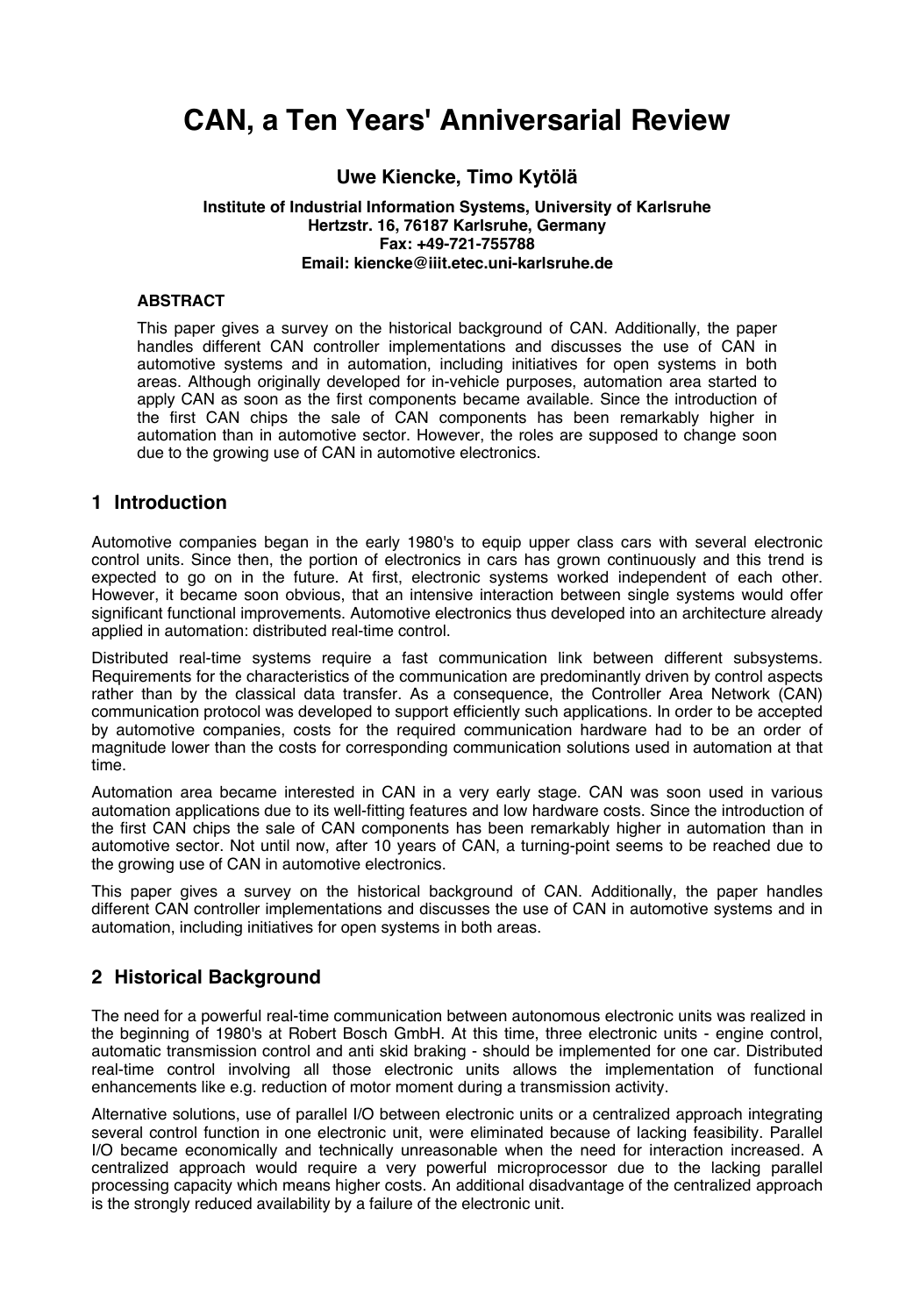In 1983 Bosch started to develop the CAN communication protocol for real-time control in cars, because the solutions for serial communication available at the time were not in accordance with the requirements of automotive section. Although CAN protocol was first of all developed for real-time communication between electronic units, it was also kept in mind that CAN could be applied throughout the different application areas in cars. This includes a lower data transfer among electronic units of chassis, i.e. multiplexing.

CAN was designed to work in an environment that is stressed with electromagnetic noise. In addition to the reliability ensured by powerful error detection mechanisms, CAN contains a multi-master feature to increase the availability through fast recovery times after detected errors. The bit-wise arbitration scheme allows a non-destructive arbitration when more than one stations try to start sending a message at the same time. This means that in a competition situation always one station, i.e. the one sending the message with the highest priority among competing messages, wins and may complete the transmission alone. Therefore, no communication capacity is wasted for bus access conflicts.

The non-destructive arbitration makes it possible to fulfil response times in a real-time control system with a rather low bus transfer rate. The transfer rate should be kept low to reduce the electromagnetic noise emission caused by the communication bus. A disadvantage resulting from the bit-wise arbitration is that the maximum bus length depends on the used transfer rate: a higher transfer rate corresponds to a shorter bus length.



Fig. 1: Historical development of CAN

Figure 1 shows the most important milestones during the historical development of CAN. The standardization of CAN together with two other protocols for in-vehicle communication, VAN and J1850, was completed by the International Standardisation Organisation (ISO) in 1994. However, the initiators for other communication protocols in Europe switched over to CAN mainly due to the availability of CAN chips offered by various semiconductor companies. CAN evolved thus to a de facto standard for in-vehicle communication in Europe.

In 1991, the first luxury-class car, the S-class Mercedes, was equipped with CAN linking five electronic control units together with a transfer rate of 500 kBit/s. In 1996 and 1997 CAN will be applied by the most European automotive companies above all for engine control in upper class cars. The same tendency is also supposed to characterize the US market.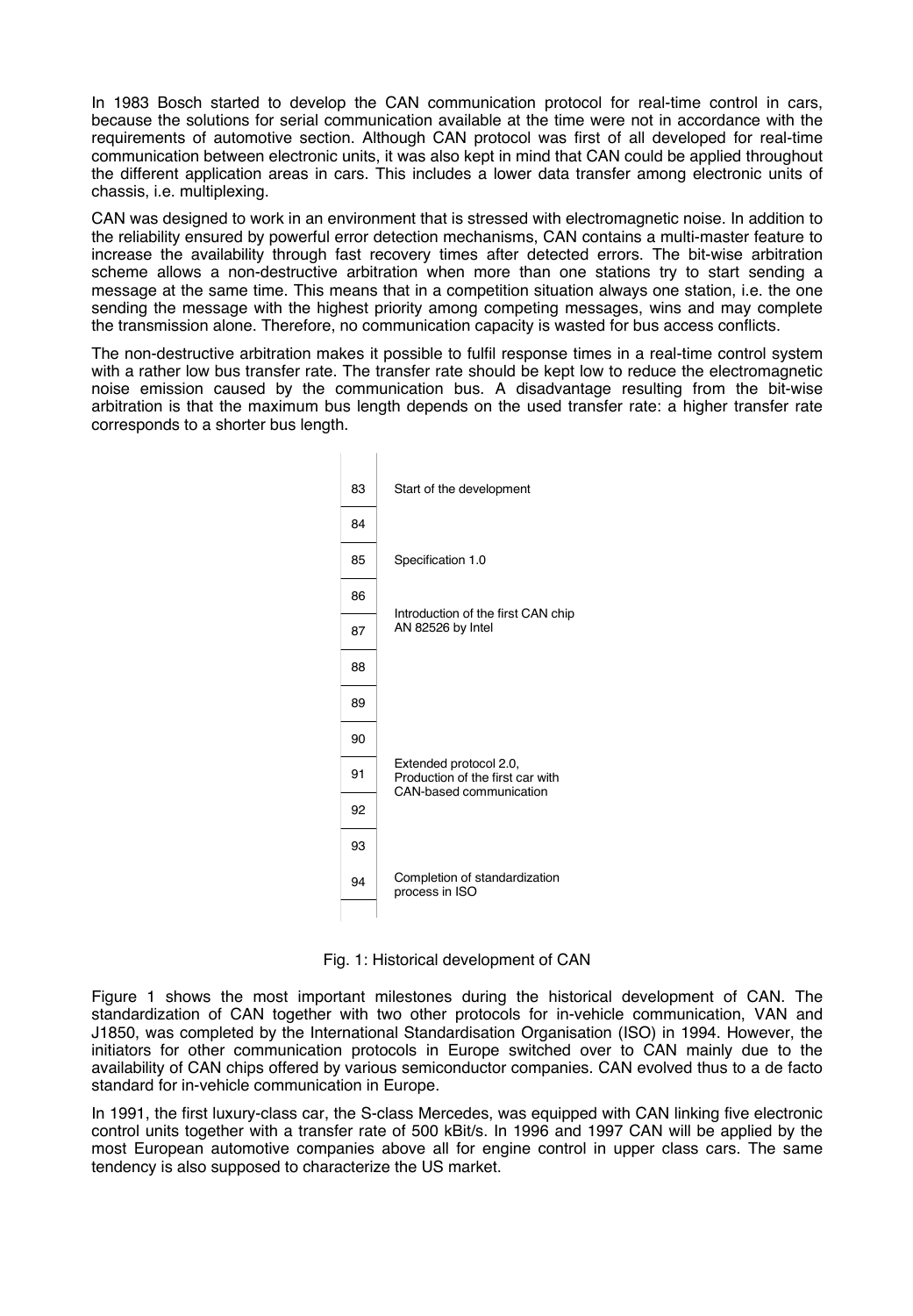# **3 CAN Implementations and Components**

Different CAN implementations corresponding to the same protocol version are compatible concerning the communication protocol. The implementations differ from each other concerning the interface between the CAN controller and the application microcontroller  $(uC)$ .

The first CAN implementation, formerly called Full-CAN, was developed as a co-operation between Bosch and Intel. This implementation has a storage buffer for message objects which are configured by the application µC. Within one message object a message with a certain identifier is specified to be received or transmitted. In case of a transmission the µC loads updated data into the data part of the message object and sets a transfer request. The CAN controller then takes care for the transmission of the message. When a message corresponding to a receiver message object is received, the CAN controller writes the data into that message object and informs the  $\mu$ C which can in turn read the received data. CAN implementation with an object storage thus relieve the uC of message acceptance filtering.

The second CAN implementation was introduced as Basic-CAN. This implementation version offers reception and transmission buffers for the application  $\mu$ C. The implementation performs only a limited acceptance filtering: a code and a mask register allow the reception of chosen identifier groups, whereby a further acceptance filtering is left to the  $\mu$ C. This implementation suits well for applications where messages with many different identifiers are to be received by one network node or where the additional acceptance filtering on the  $\mu$ C can be tolerated. The advantage of this implementation is that it requires only a small chip area which in turn reduces the price.

Later CAN implementations combine the above mentioned two approaches. There exist also a CAN implementation which does not require a  $\mu$ C. A component of this kind, called SLIO (Serial Link I/O), can perform simple I/O operations and communicate with other nodes via the bus.

CAN implementations are available by numerous semiconductor companies as stand-alone controllers or integrated with a microcontroller on a single chip. When different types of CAN components are used within one bus, one should ensure that the component types implement the same protocol version or that components with different protocol versions can be used in a compatible manner. In 1991, a new protocol version 2.0 was introduced to support extended identifier format of 29 bits, instead of the former 11.

Figure 2 shows the expected total sale of CAN components and other components used in automation [1]. The sale of CAN chips in automation is expected to be in 1996 for the last time higher than the sale in automotive sector.



Fig. 2: Total sales of different communication chips in millions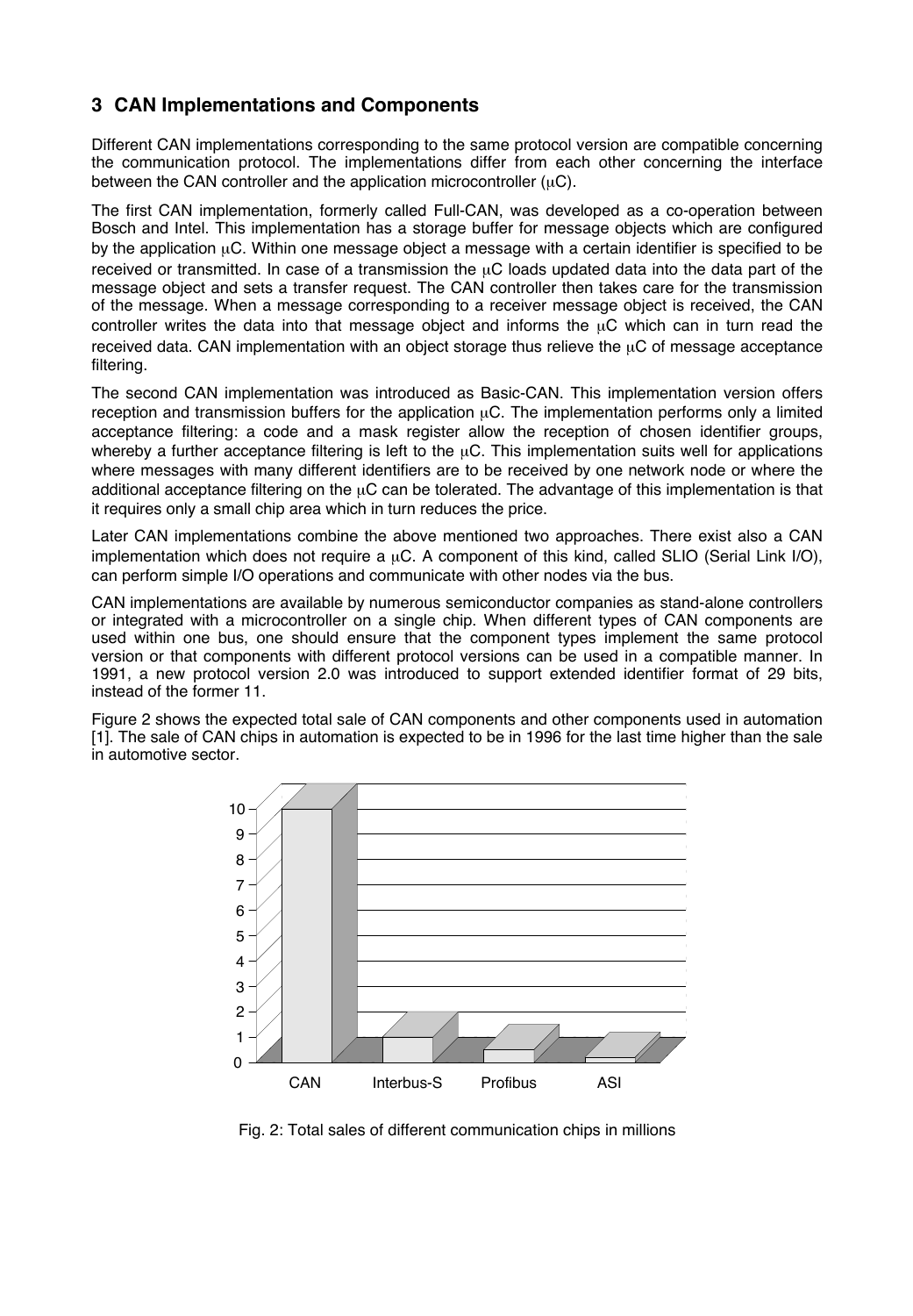# **4 CAN in Automotive Sector**

As already mentioned, CAN was predominantly designed for real-time control in automotive applications. CAN allows the implementation of control loops among more than one electronic control unit. However, the use of such control loops with CAN is restricted to those cases, where the response times achieved by CAN are sufficient. The response times are limited due to the maximum transmission rate of 1 MBit/s which can be achieved when the bus is not longer than 40 m. The response times are further limited through bus access conflicts when more than one stations start sending a message simultaneously.

Future implementation of enhanced functions, like e.g. vehicle dynamic control and co-pilot system, needs brake and steering actuators with electrical interfaces. In such applications, it might become necessary to implement control loops over the bus with shorter response times than it is possible with currently available communication solutions. This could lead to a development of a more powerful realtime communication bus with deterministic response times [2].

It was during the development ensured that CAN could also be used for networking in other automotive application areas in addition to real-time control. One important area is the communication between different units within chassis and comfort electronics. In this area, also called multiplexing, the wiring harness can be drastically reduced by networking. This makes the installation of electronics easier and can in some cases also reduce costs. Additionally, CAN suits as a communication solution to diagnosis and to an integration of the user interfaces of different mobile communication units.

## **4.1 OSEK/VDX**

As a joint project in the automotive industry, OSEK/VDX aims at a standardization of an open system for distributed automotive electronics. Although originally initiated by CAN users, the specified higher communication layers can be applied also in systems based on other protocols.

OSEK/VDX takes its rise from the German project OSEK [3] and the French project VDX [4]. OSEK is an abbreviation for the German term "Offene Systeme und deren Schnittstellen für die Elektronik im Kraftfahrzeug", in English: open systems and the corresponding interfaces for automotive electronics. VDX is an abbreviation of "Vehicle Distributed eXecutive", a similar project started in French automotive industry which has been harmonised with OSEK. The current OSEK/VDX consortium is made up by the companies BMW, Bosch, Daimler-Benz, Mercedes-Benz, Opel, PSA Peugeot Citroën, Renault, Siemens and VW with the Institute for Industrial Information Systems of the University of Karlsruhe as a co-ordinator. Moreover, since the beginning of 1996 several companies from different countries and industrial areas, i.e. car manufacturers, suppliers, semiconductor industry and software companies, have joined the OSEK/VDX project as associated partners.

Open automotive systems consist of several ECUs connected by communication links. Generally, these control units are supplied by different companies, and they have different microcontroller architectures. The realisation of distributed system functions require that stations exchange messages using standardized interfaces and protocols. A uniform network management has to guarantee the safe operation of the distributed systems. In addition, an operating systems with uniform interfaces offer different application programs available from various suppliers to co-exist in a single processor. The impact of different standards on software is a major cost driver in automotive electronics that must be significantly reduced. This can be achieved by fixing interfaces and higher protocol layers for operating system, communication and network management not just within one subsystem, but for the entire distributed system. With OSEK/VDX this expensive development investment is needed only once, and it is possible to re-use it with minor modifications for various applications.

The open architecture for communicating vehicle systems specified by OSEK/VDX is shown in figure 3. It comprises the areas:

- Real-time Operating System (Execution environment of ECUs),
- Communication (Data exchange between ECUs and within ECUs) and
- Network Management (Configuration registration and monitoring of ECUs).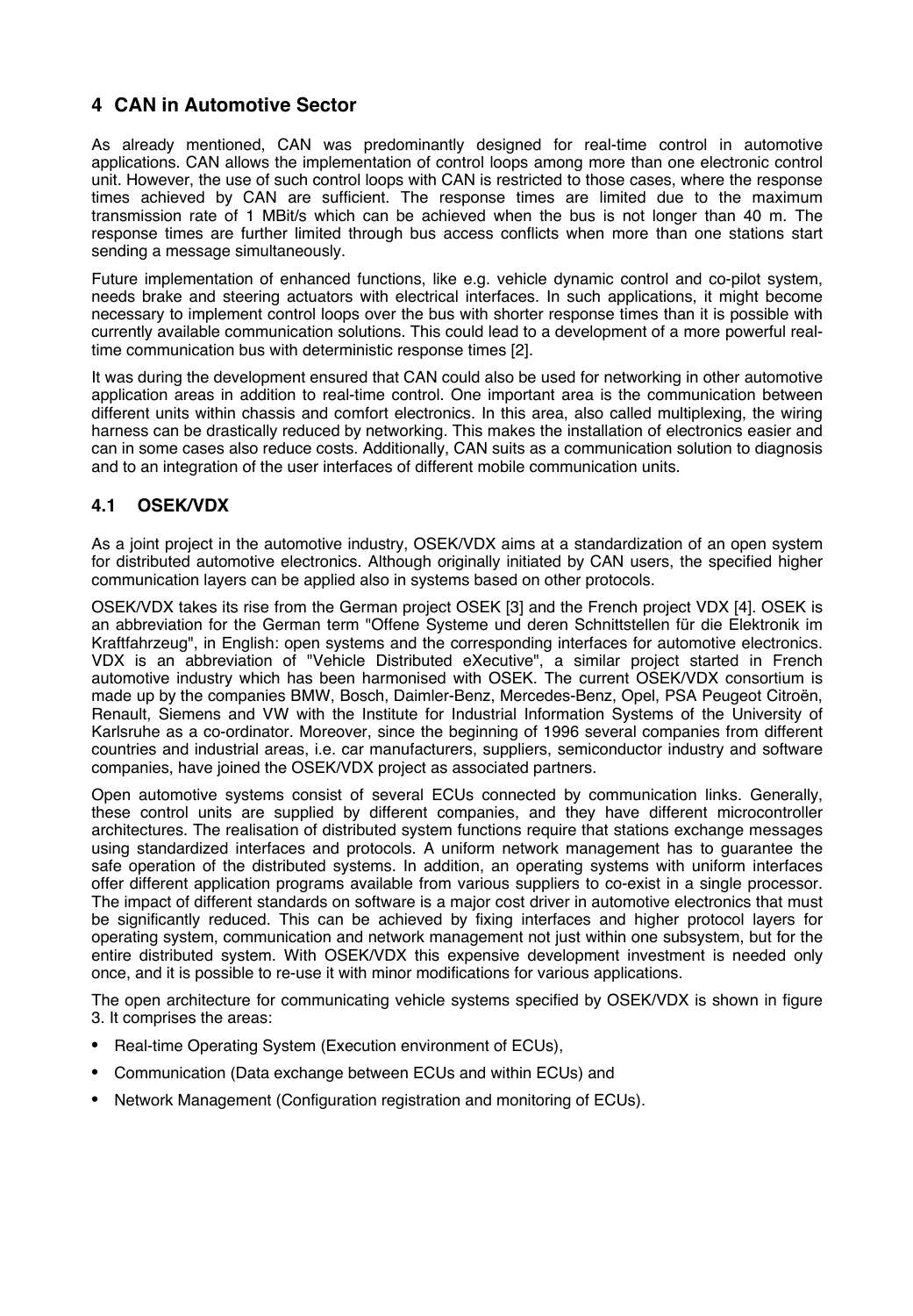

Fig. 3: Layered Model of OSEK/VDX

These areas are considered as competition-non-relevant by the OSEK/VDX partners. Implementations based on the OSEK/VDX specifications will however overcome project- and customer-specific reformulations of the same basic control functions.

The main advantages resulting from using of OSEK/VDX are:

- significant reduction of development costs and time,
- enhanced quality of ECU software,
- integration of functional software modules from different suppliers into one microcontroller becomes possible,
- communication link between ECUs with different controller and network architectures, and
- increased functional performance of the entire vehicle by using all distributed resources and information.

For a more detailed description of OSEK/VDX we refer to the presentation "OSEK/VDX - An open Software Architecture for Communicating Vehicle Systems" [5] in session 4 "Open systems architecture" of this conference and to the proceedings of the 1st OSEK/VDX workshop [6].

## **5 CAN in Automation**

Automation area started to apply CAN as soon as the first components became available. CAN protocol fulfils the communication requirements of a broad scale of automation applications. Therefore, CAN has been used in very different kinds of applications from elevator systems and ships over to medical analysis equipment.

The reason for the fast increasing amount of CAN-based applications in automation is the cost/performance relation: CAN offers a relative high transfer rate and a high-level reliability for a low price in comparison to other protocols. CAN component prices are supposed to become even lower in the future due to increasing sales when CAN is used also in middle and lower class vehicles.

The penetration of CAN into automotive electronics have been rather slow because of an immense cost pressure and a safety critical character of the applications. Additionally, automotive sector has had to go through a learning process to be able to adapt distributed real-time control. Automation area, on the contrary, was already familiar with distributed system architectures and could apply CAN without any reorientation. Therefore, the sale of CAN chips has been remarkably higher in automation than in automotive sector.

Figure 2 showed approximated total sales of CAN chips and components implementing other protocols for automation. The sale of CAN chips in automation is expected to be slightly more than the half of the total sale which still means a very clear leading position for CAN as a communication protocol in automation.